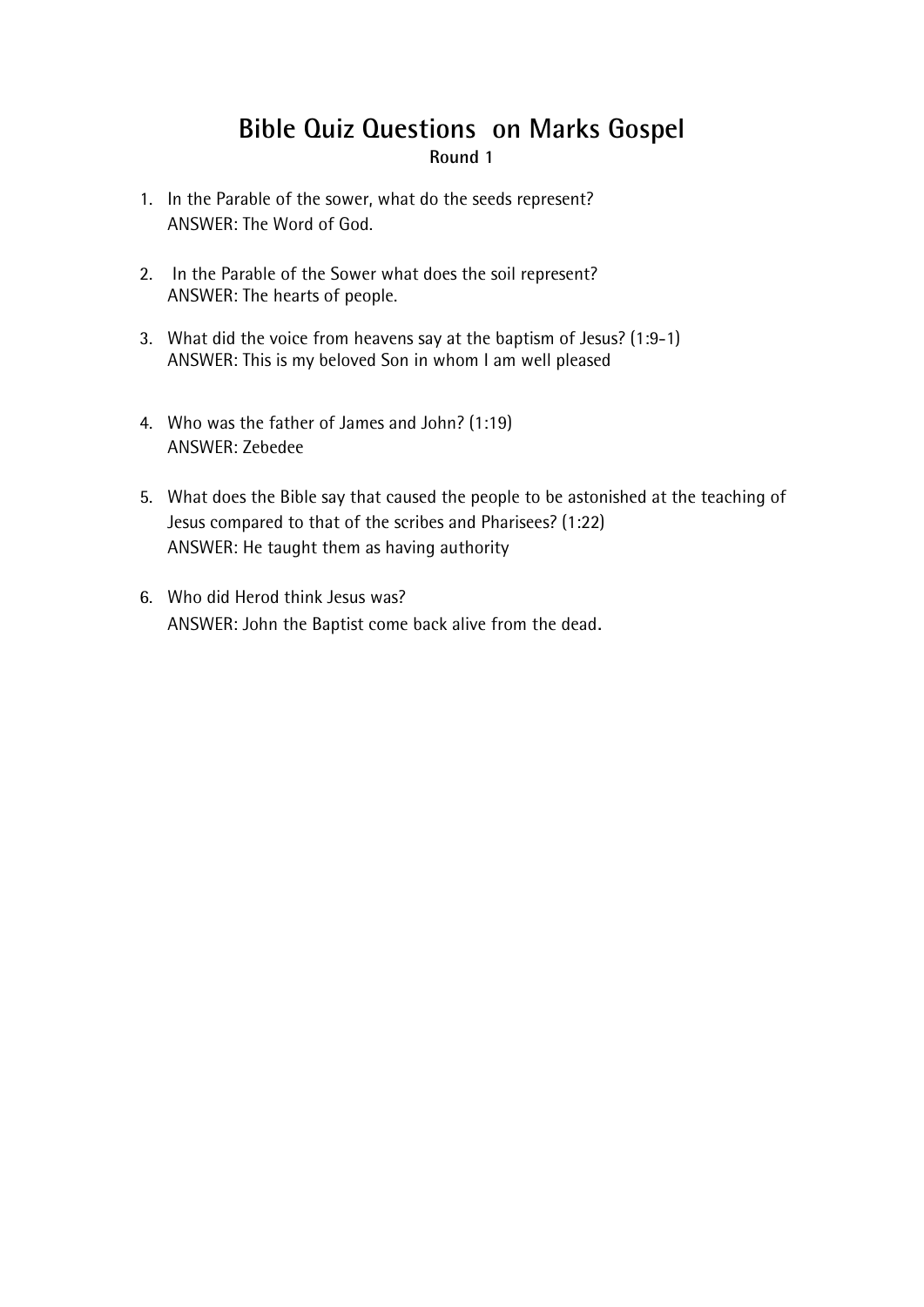- 1. Name Of Herod's Brother? Ans : Phillip
- 2. By what did the Pharisees make the word of God of no effect? (7:13) Ans : By their Traditions
- 3. What did Jesus say would defile a man? (7:21-23) Ans : The things that defile a man are things that come out of the heart of man.
- 4. Jesus healed a woman who had a issue of blood for may years? How long was she suffering from this disease? Ans  $\frac{3}{2}$  years
- 5. During the transfiguration, who appeared to Jesus and the three disciples? Ans: Moses & Elijah
- 6. Who was the Father of Blind Bartimaeus ? Ans : Timaeus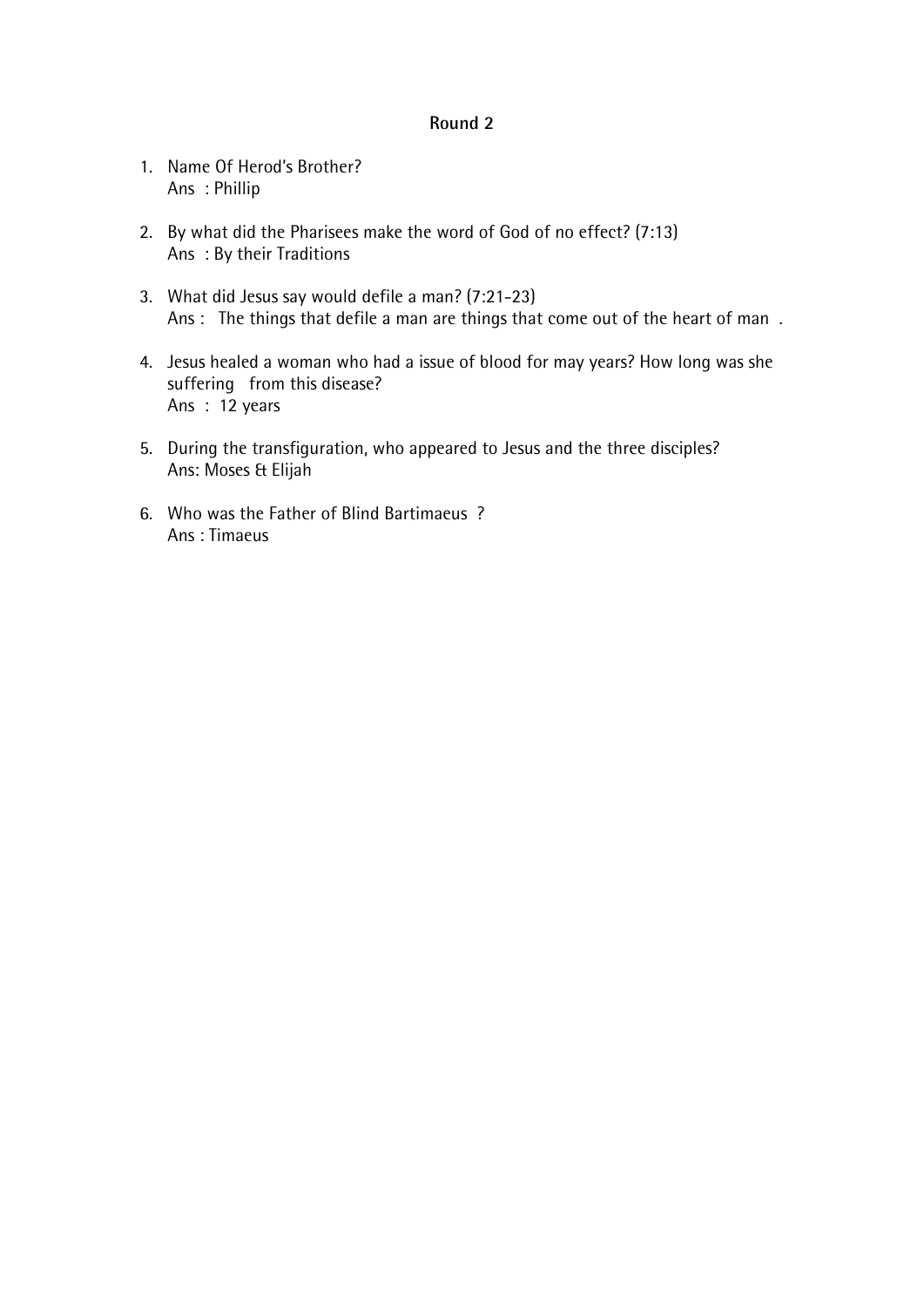- 1. What sin does Jesus say is unforgivable? Ans : Blasphemy against the Holy Spirit .
- 2. Along with Mary Magdalene & the Mother of Jesus, which other lady went to the Tomb of Jesus ? Ans : Salome
- 3. Look Lord we have left everything and Followed you ? Which Disciple said this to Jesus Ans : Peter
- 4. What did the Sadducees not believe in or practice? Ans : They did not believe in the Resurrection .
- 5. What is it easier for a camel to go through than for a rich man to enter the kingdom of God? Ans : Eye of a needle.
- 6. At the feeding of the 5,000, how many fish did they have? Ans : 2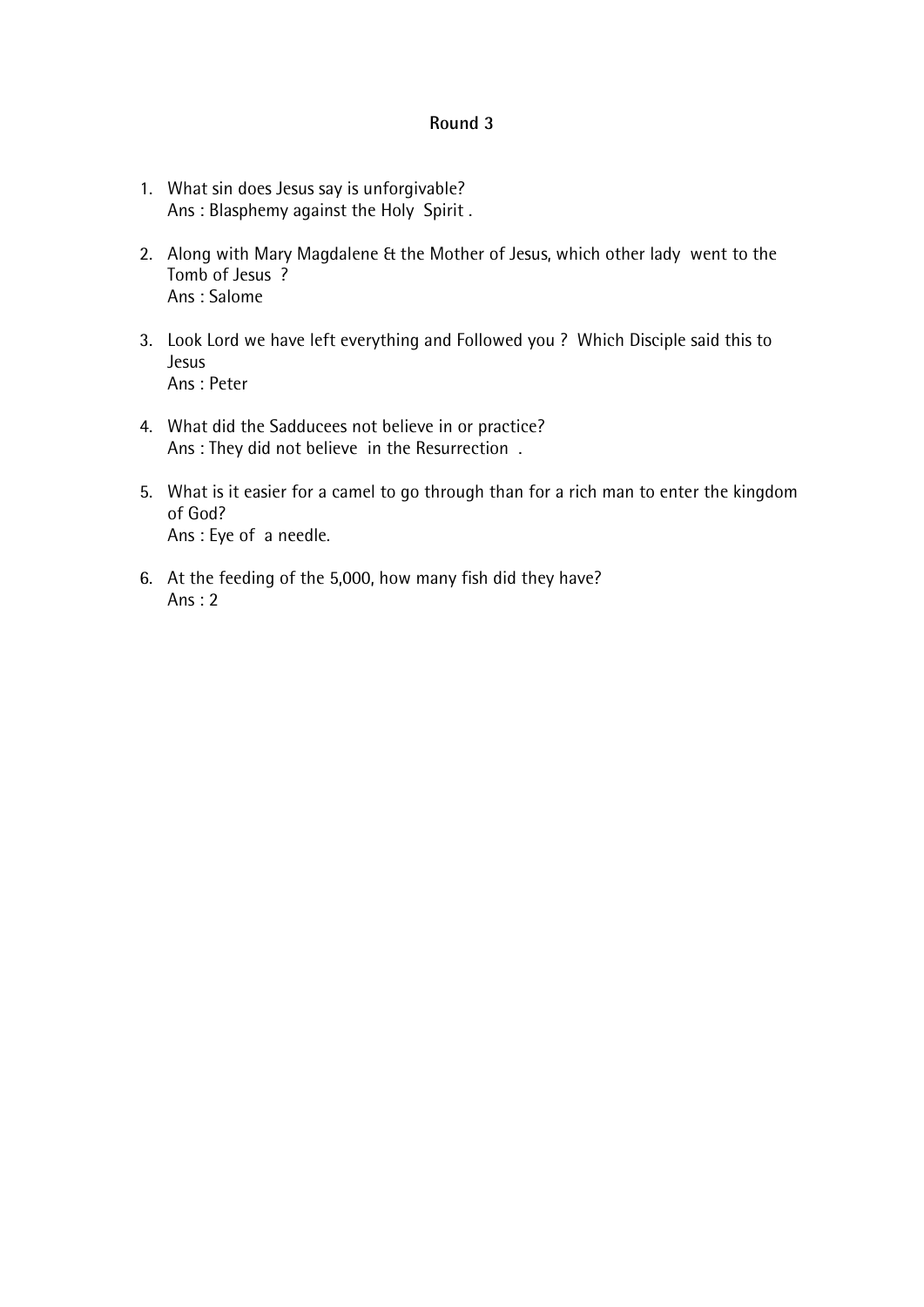- 1. Who were the disciples who went with Jesus to the mount of the transfiguration? Ans : Peter , James & John
- 2. In Marks Gospel , whose house did Jesus dine with publicans and sinners? Ans : Levi or Mathew .
- 3. First Prophet mentioned in the Gospel according to Mark ? Ans: Prophet Isaiah
- 4. Name at least 2 of Jesus's Brothers Ans: James , Joses , Judas and Simon
- 5. Who went into the temple and ate the show bread meant only for Priests ? Ans: David and his men
- 6. Who was the high priest at the time when men entered and ate the show bread meant only for Priests Ans: Abiathar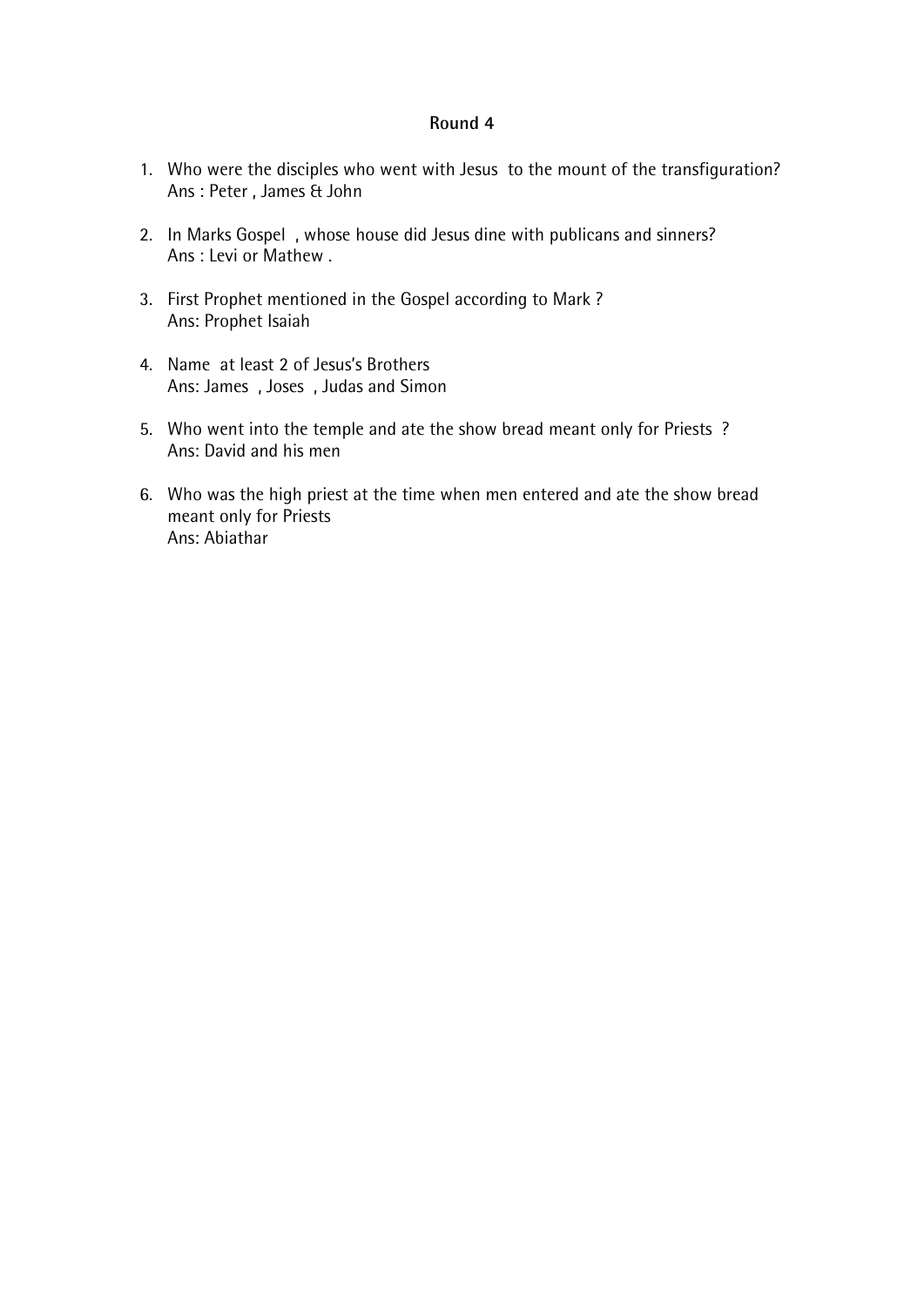- 1. After Jesus fed the 5000 with 2 fishes and 5 loaves ,How many baskets of food was collected after everyone had eaten Ans: 12
- 2. When one man asked Jesus what can he do to have eternal life, and that he had obeyed all the commandments since he was a young man Jesus said "there's one thing you still need to do. ? What is that one thing Ans : Go sell everything you own, give the money to the poor and you will have riches in heaven. Then come with me"
- 3. How many Chapters are there in the Gospel of St Marks? Ans : 16
- 4. How many times did the Disciples doze off (sleep) in the Garden of Gethsemane when Jesus asked you to pray from him? Ans : Three
- 5. Who had a diet of Grasshopers and Honey? Ans : John the Baptist
- 6. What was Levi's Father's name ? ( another name of Levi is Mathew) Ans : Alphaeus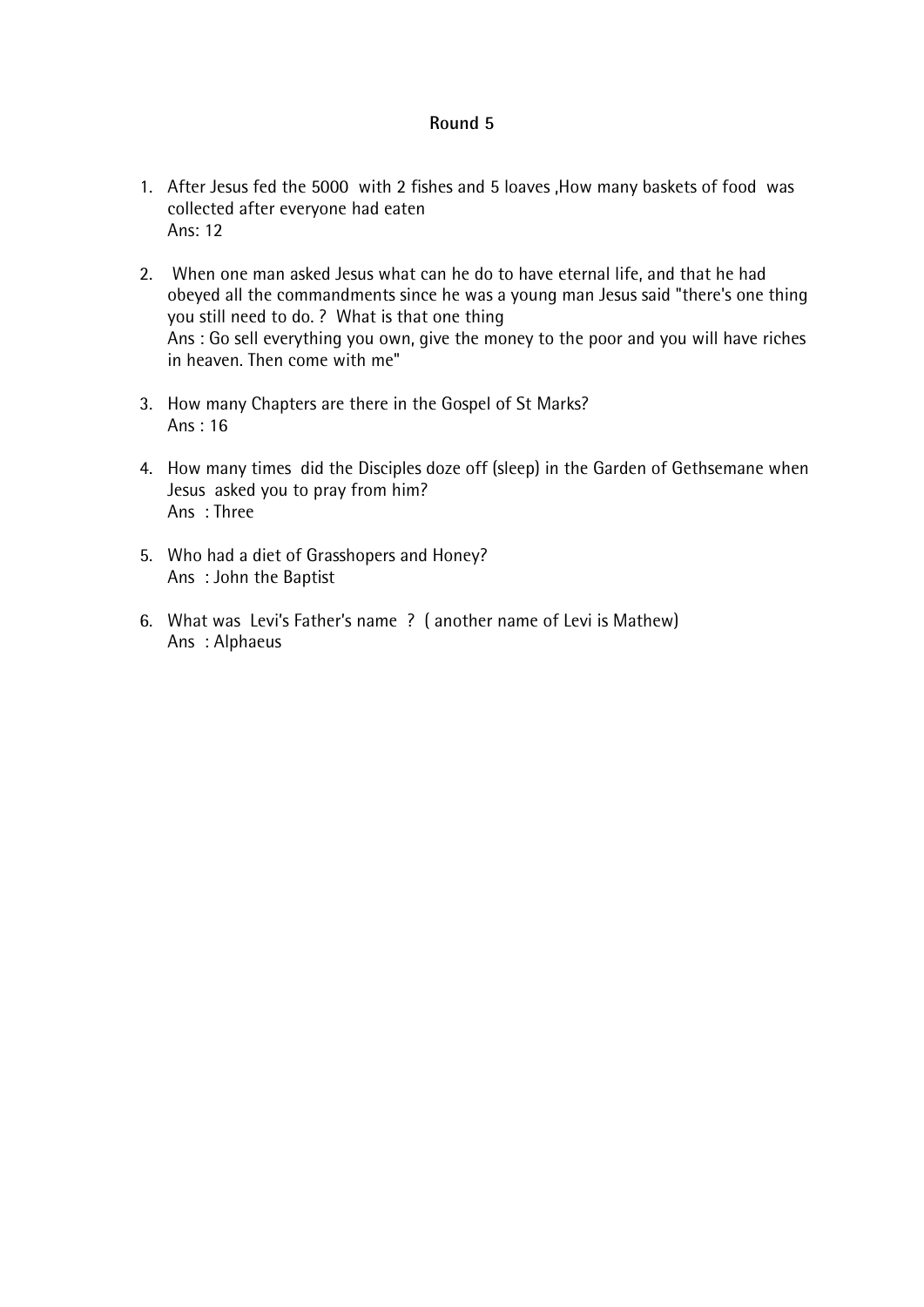# **Round 6 (Fill up the blanks)**

- 1. After Jesus had been baptized by John, he saw the sky open and the Holy Spirit coming down like a \_\_\_\_\_\_\_ Ans : Dove
- 2. Jesus said, "Everything you ask for in prayer will be yours if you have\_\_\_\_" Ans : Faith
- 3. Meaning of Eloi Eloi Lama Sabachtani \_\_\_\_\_\_\_\_ Ans : My God , My God why has thou forsaken me
- 4. Meaning of Talitha Cumi \_\_\_\_\_\_\_ Ans : Get up young Girl or young maiden
- 5. Jesus asked them to bring a coin and asked them whose image is on it , who image was on that Coin \_\_\_\_\_\_\_ Ans : Caesar.
- 6. First two Disciples \_\_\_\_\_\_\_and \_\_\_\_\_\_\_\_\_ Ans : Peter & Andrew.

In Mark 10:15, Jesus says "I tell you the truth, anyone who will not receive the Kingdom of God like a \_\_\_\_\_\_ \_\_\_\_\_\_ will never enter it". ( two words ) Ans : Little child or little children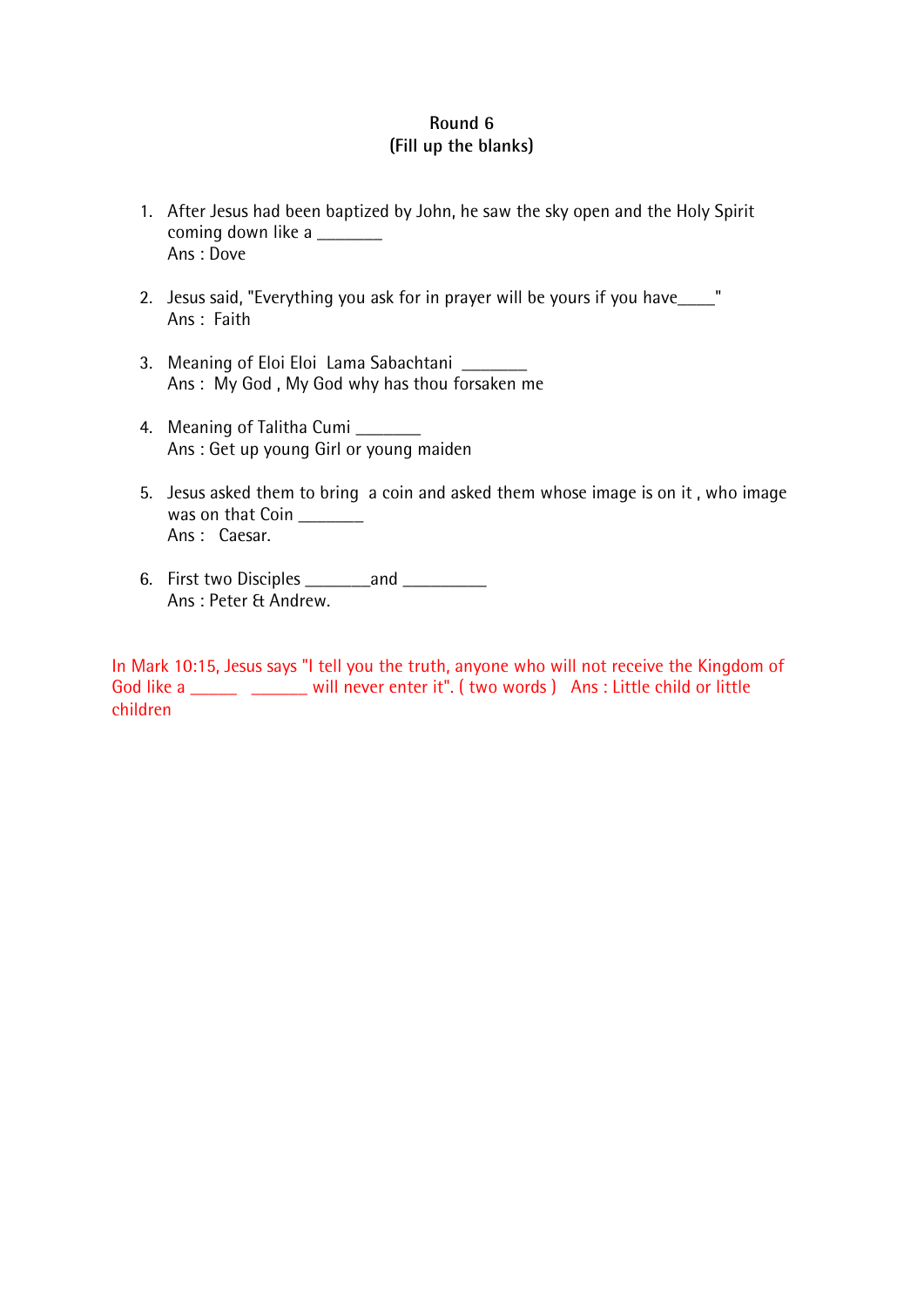- 1. Who when to Pontius Pilate and boldly claimed the Body of Jesus Ans: Joseph of Armithea
- 2. Who helped Jesus by carrying the Cross ? Ans: Simon the Cyrene .
- 3. In which city was Bartimeus when he was healed by Jesus ? Ans: Jericho
- 4. In Marks Gospel, Jesus says who is his Brother, Sister & Mother? Ans : Who ever does the will of my Father in Heaven .
- 5. 'I will send my messenger ahead of you, who will prepare the way' 'a voice of one calling in the desert, "Prepare the way for the Lord, make straight paths for him . Which Prophet Foretold this Ans: Isaiah
- 6. According to Jesus only one Person knows the exact timing of the second coming of the Lord , Who is this Ans: The Father ( other acceptable answers God , God the Father )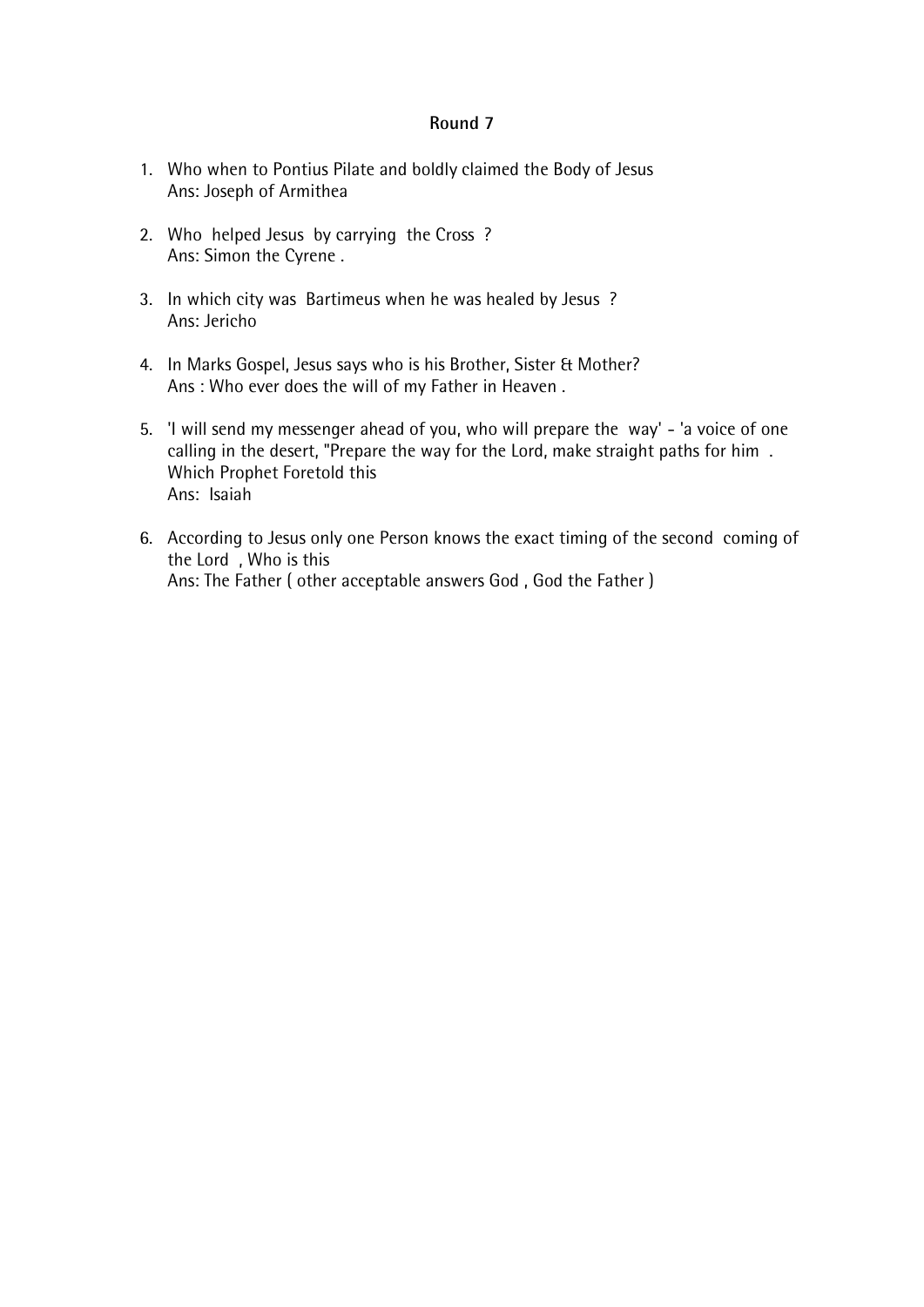- 1. Legion the demon possessed man lived in the region called the \_\_\_\_\_\_\_\_\_\_\_\_\_\_\_ Ans : Region ; Gadarenes or Gerasenes
- 2. The demons from Legion when out from him and went into a herd of swine > How many Pigs died by drowning in the sea that day . Ans : 2000
- 3. Complete the quote: "This people honours me with their but their heart is far from me." Ans : Lips
- 4. Whom did Jesus name as Boanerges or Sons of Thunder ? And James & John Who sons were Alexander and Rufus ? Ans : Simon of Cyrene
- 5. When the Parable of the sower is explained by Jesus , Who do the Birds represent that ate up the seeds that fell on the pathway. Ans : Satan or the devil
- 6. To whom did Jesus say "Do not fear only believe " Ans : Jairus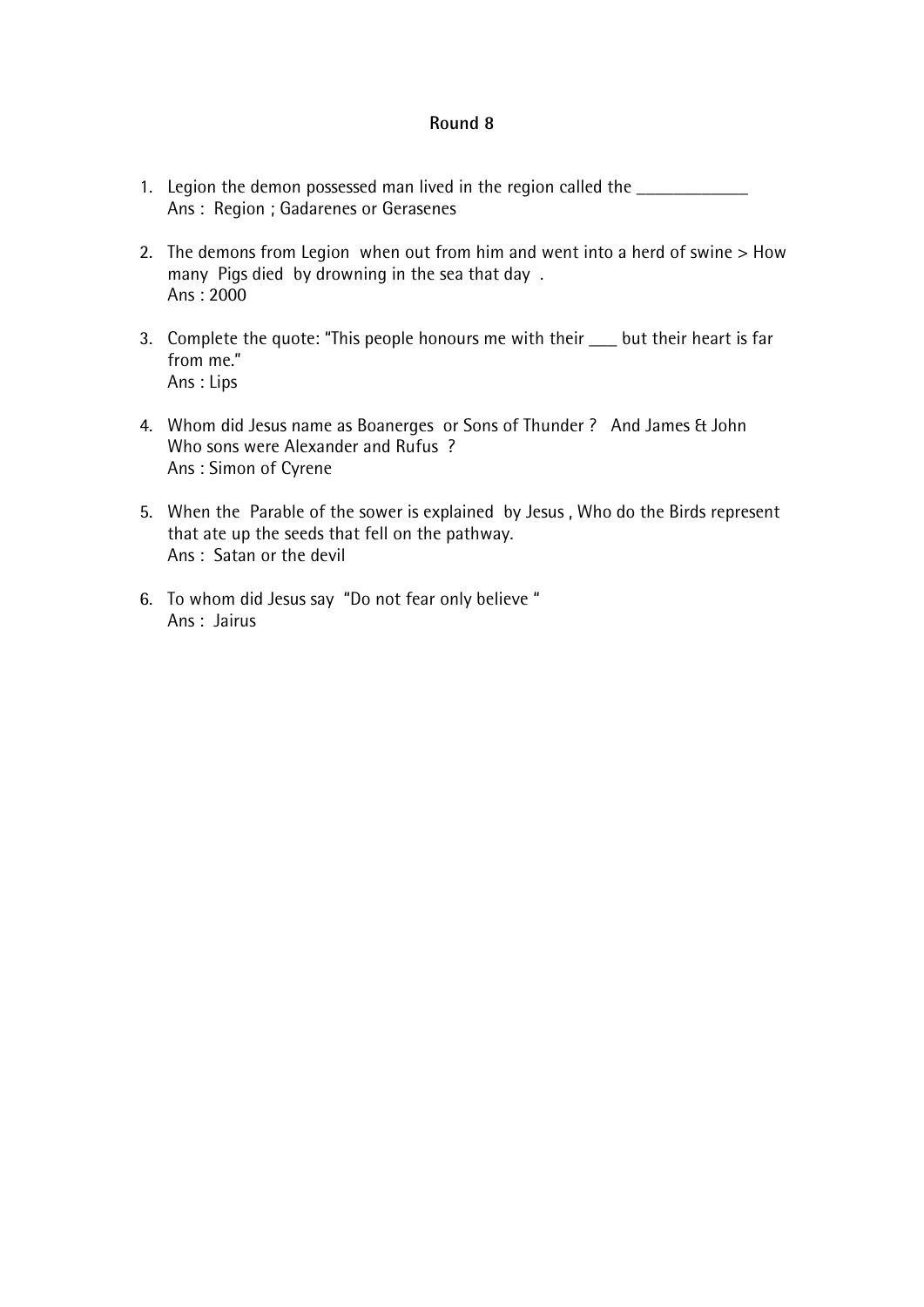- 1. What miracle did Jesus do to the Greek woman of Syrophoenician by birth . Ans: Healed her daughter who was demon possessed .
- 2. Meaning of the word Ephratha ? Ans: Open up or be opened up
- 3. How many baskets were left over after the feeding of the 4000 ? Ans  $\cdot$  7
- 4. From whom did Jesus Cast out seven demons ? Ans: Mary Magdalene
- 5. Why did Moses permit Divorce? Ans: Because of the Hard heartedness or the people ...
- 6. According to Jesus , if one divorces his wife and marries another he commits Ans : Adultery

In whose house did a woman break a costly alabaster jar and anoint Jesus ? Ans : The House of Simon the Leper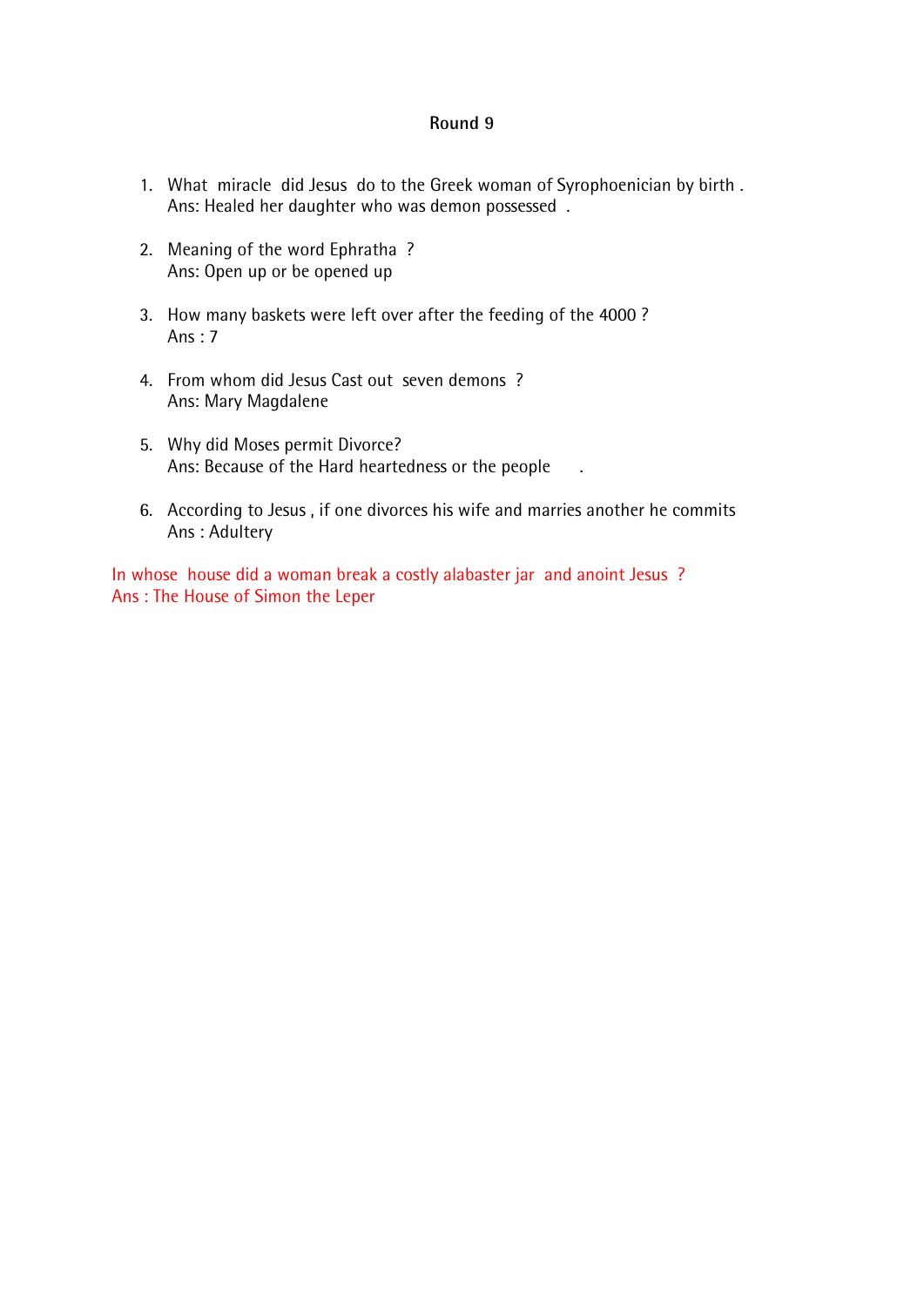- 1. What was the value of the perfume that the Woman used to anoint Jesus Ans : About 300 denarius
- 2. Where isa Prophet without Honour ? Ans: In his Home town .
- 3. When Jesus asked his disciples , who touched me , I felt power going out from me ? who or which miracle was he referring too ? Ans : healing of a woman with Blood
- 4. In what river did John baptize? (Mark 1:5) Ans: Jordan River
- 5. John baptized using water , But he said there is one coming after me who will baptize you with Ans: Holy Spirit
- 6. Jesus Compared the Kingdom of God to a particular seed can you name it ? Ans: Mustard seed